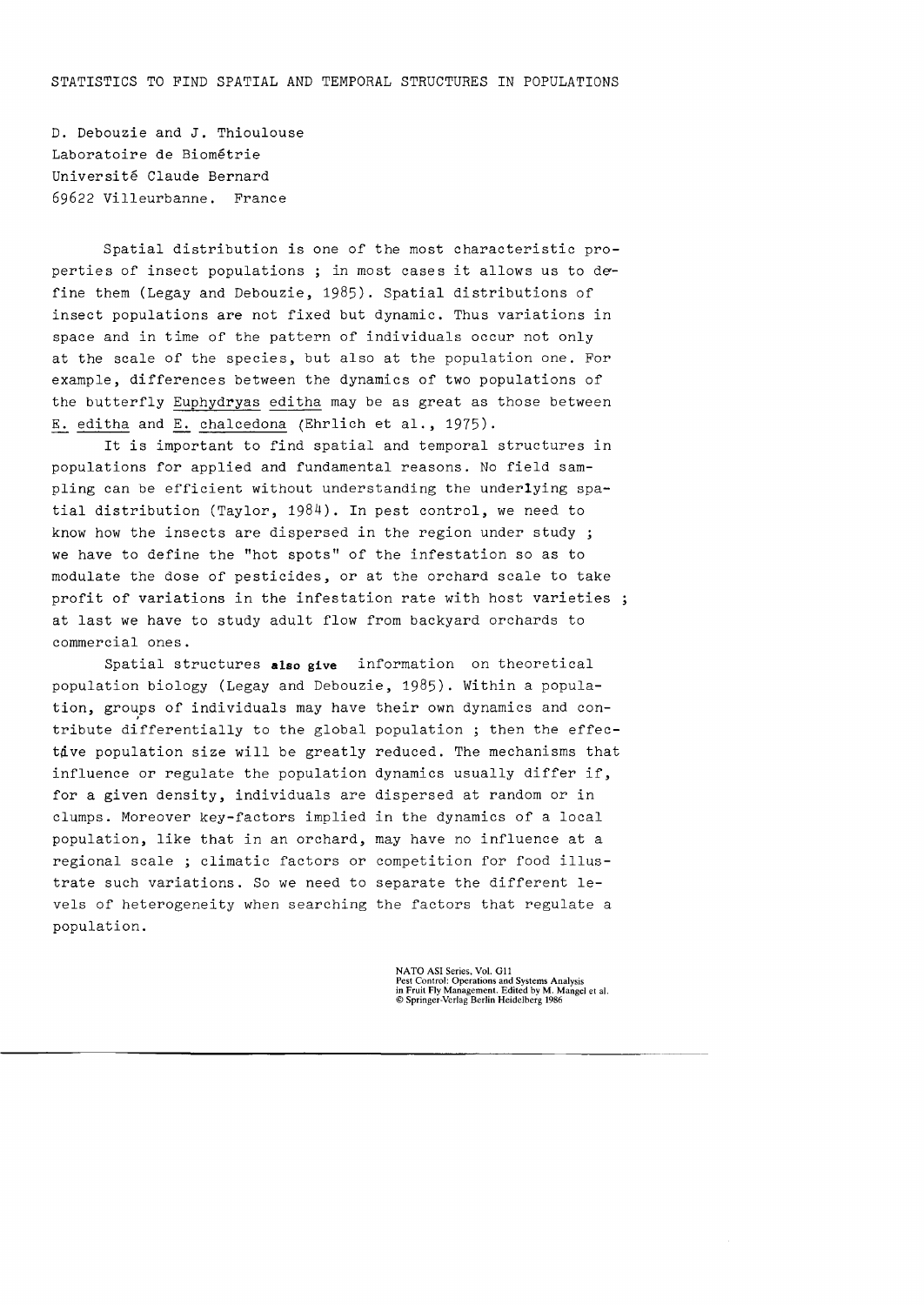In this paper we propose methods to collect and analyze basic data so as to find the spatial distribution of the individuals inside the universe sampled. Our proposals do not apply to the case where only the mean and the variance or the data are measured with conridence, as did Taylor (1984). We propose to replace random sampling by systematic one. In each sample the spatial positions of the points collected give a relevant information to the structures or the population ; so we must find adequate statistics which take into account such data and give a biologist readable picture or the structures within a sample or between samples when data are collected more than once.

Three main questions will be tackled :

1. What is a population or insects ?

2. How can we sample such a population ?

3. Which statistics can we use to analyze data obtained by systematic sampling ?

1. THE NOTION OF POPULATION

There is an intermediate level between the species and the individuals : the population. We do not consider it as a theoretical object like the mendelian population. We propose to study the populations such as they really live in the rield and their characteristics must be found. A population can be defined as one or several ensembles or individuals of the same species that can live together at one time of their life history and then can interact on the mechanisms of their reproduction.

This definition does not imply that populations are fixed in space and in time ; a peculiar population may disappear at one time from a given place or many populations, well-defined in space at one time, may mix up altogether in other environmental conditions.

With insects, we postulate that populations also exist, that they are structured in space and in time and also genetically. So we must find their spatial limits, how these limits vary during the life history of the insects, what are the phenotypic and in some favourable cases the genotypic compositions of the population.

The population approach may have several practical ap-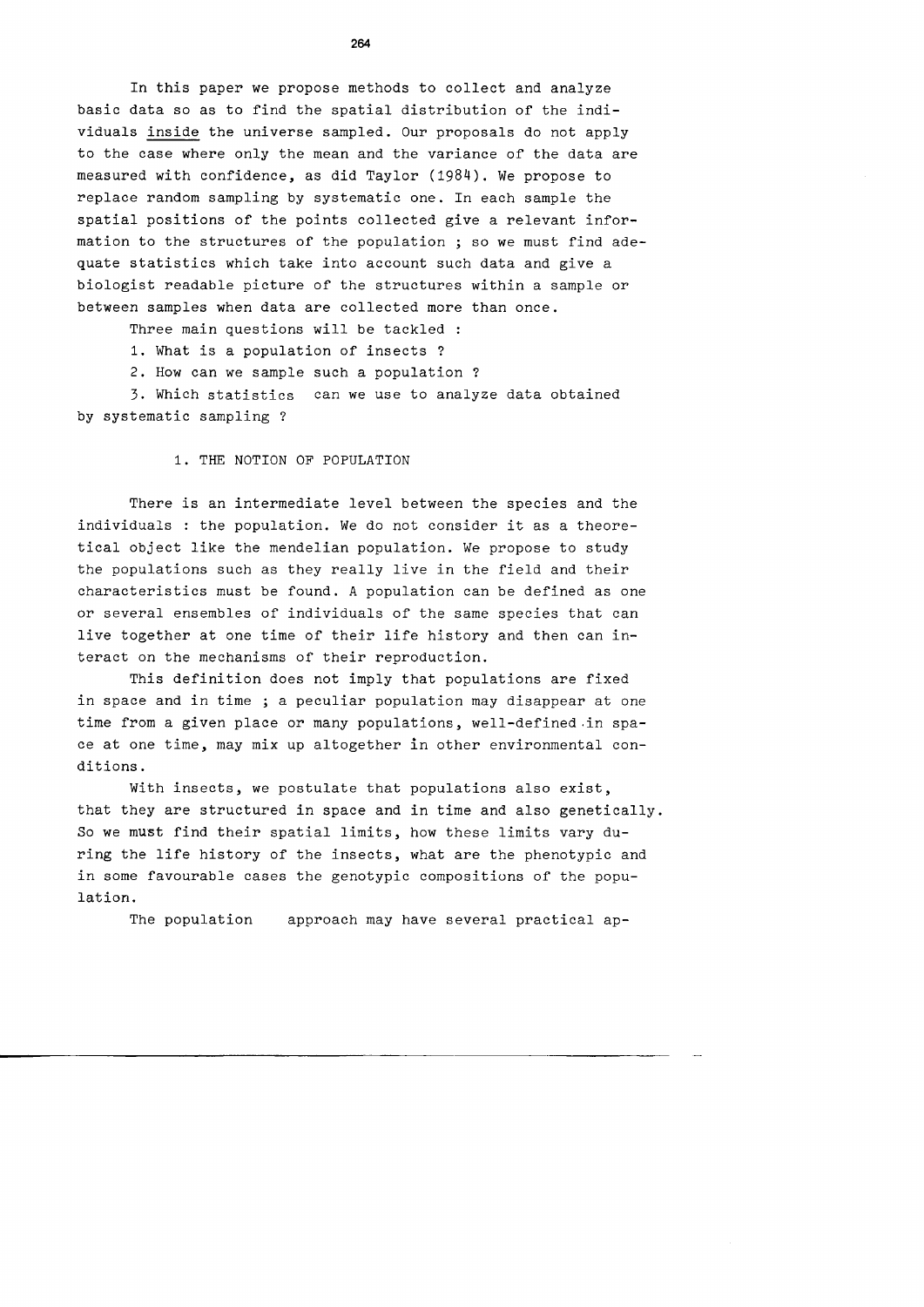plications, for instance for fruit fly control. In an heterogeneous area, we must sample all the different types of habitats large-scale orchards, small orchards and backyard gardens. But we must also sample the classical larval hosts and the alternate host plants which may be attacked by fruit flies under unfavourable conditions. The flow of adults between these different habitats must also be studied and **modelled** , specially for multivoltine fruit flies. Recently this approach has been successfully developed in the agronomic study of the cabbage stem flea beetle infesting rapeseed fields (Thioulouse, 1985).

In a similar way a fruit fly population cannot be correctly described by counting only one stage of develoment, like adults alone or larvae alone. Indeed demographic studies, such as Carey's one (1982), clearly show that adults represent only  $4 \n%$  of the total population size. So all the stages of development must be studied and their dynamics quantified.

When population structures are known in a location, the sampling intensity can be reduced and pest control improved. Successful practical results have been obtained with rapeseed insects (Kühne, 1977) and cockchafer larvae (Chessel et al., 1984).

To find spatial and temporal structures we need adequate sampling designs and correlatively statistical methods fitted to the data obtained. The concept of population, the sampling design and the statistics used or available are three closely tied questions. An experimental design cannot be conceived if the universe to be studied is not correctly defined, if adequate statistics d6 not exist, but also if the existence of structures is denied or unknown.

#### 2. THE SAMPLING DESIGN

Four classical sampling designs will be briefly discussed : random, sequential, stratified and systematic. I want to show the weakness or the advantage of each method when spatial structures are searched for.

Random sampling, but it is also true for sequential sampling, is based implicitely or explicitly on the lack of spatial structures ; the universe sampled is assumed to be homogeneous

-------------------------------------------------------------------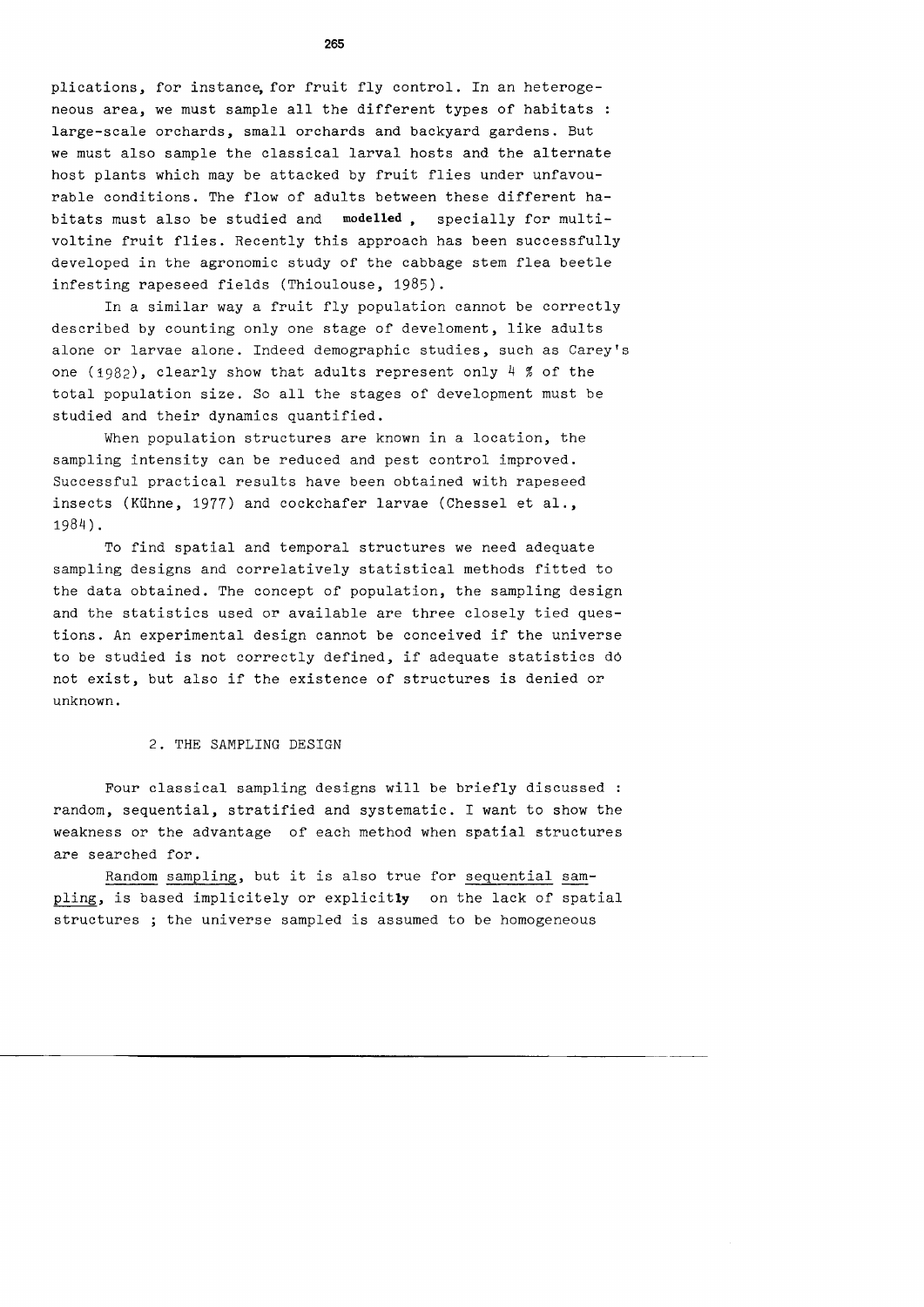and in most examples the population from which samples are drawn, is not referred to. For our point of view that insect populations are structured in space, random sampling must be abandoned, unless previous experiments have shown that individuals disperse randomly in their habitat.

The major difficulty with random sampling comes from the statistical method used. In most papers, dispersion is measured by several indices computed from the average value of the number of individuals per unit of sampling and from the variance of this variable. For example, when the index of dispersion is greater than one, we classically conclude that the distribution is aggregative, that individuals are clumped at the scale of the elementary unit of sampling and biological hypotheses are then put forward.

However, this conclusion is only true when no variation in density occurs in the universe sampled. But we know that natural populations are rarely homogeneous ; several works on fruit flies (Fletcher, 1974 for the Queensland fruit fly ; Neuenschwander and Michelakis, 1979 for the olive fruit fly) lead to the same conclusion.

A distribution of frequency, which is the main statistical product of random sampling, may be generated by many patterns of distributions. For instance, the negative binomial distribution can be generated by more than fifteen different models. We must separate what Feller called in 1943 the true aggregation from the false one ; in true aggregation, the fact that a sample already contains one individual, increases the probability of choice of this sample by the individuals. False aggregation is obtained by numerous ways such as all the kinds of variation in density. When we adjust an observed distribution of frequency to a theoretical law, the true pattern of dispersion within the sample cannot be found. An illustration is given in Figure 1 which represents two distributions corresponding to the same mean and variance of X, the number of individuals per unit. The same value of the index of dispersion (variance/mean) masks two different patterns of dispersion within the area sampled.

Simple graphical representations immediately give a good picture of the true distribution. But they cannot be used alone, without statistics, because graphical tools are never neutral (Auda, 1983).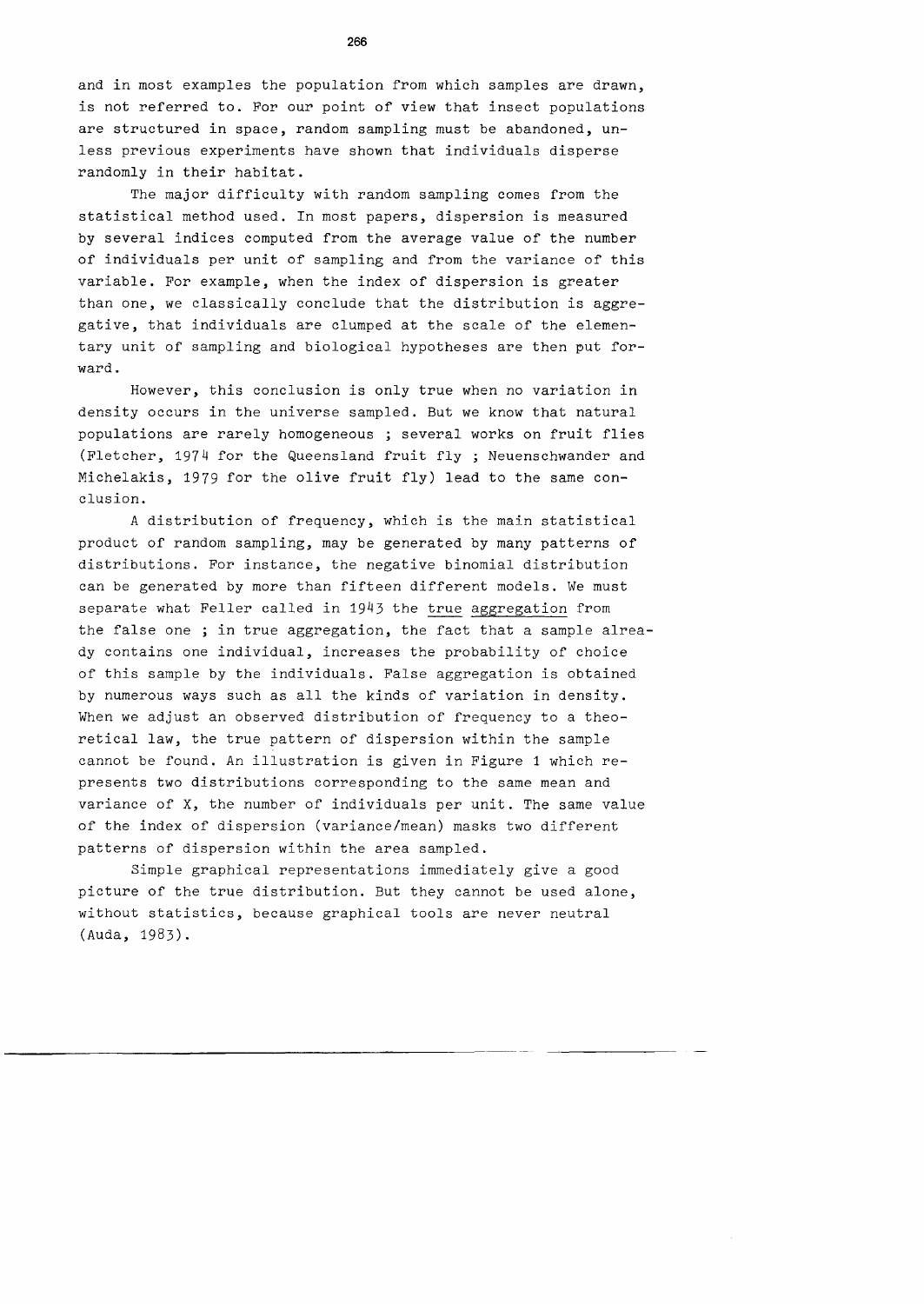

**267** 

Figure 1 : Two theoretical distributions corresponding to the same mean and variance of individuals per unit of sampling. The index of dispersion equals 3.52. The size of each square is proportional to the number of individuals.

A : Individuals are distributed along a gradient. B : Three clumps of mean size averaging about 9 units are visible ; elsewhere the distribution is random.

What is important for the population biologist is to find how the individuals disperse in the field, how they occupy their habitat. In 1985 we must go further than the ancient trilogy based on the three classical types of distribution : random, contagious, and regular. Statistical methods should be able to describe the true dispersion, that is to find the size of the aggregates or the presence of a gradient and of any variation in density.

Stratified sampling has no **ability** to describe spatial structures since on the contrary it assumes that the universe studied is already stratified. Then it is very efficient to estimate the population size and the accuracy of this size.

**For** many years systematic sampling is well-known to be able to detect spatial structures, specially in phyto-sociology. It offers several practical and theoretical advantages. Usually it is rather easy to be set up in the field ; the starting point of the sampling may be a difficulty but periodic distributions of individuals are rather rare in insect populations. Systematic sampling allows more statistical computations than random sampling. Several scales of heterogeneity can be found in an habitat. Accuracy of the population size estimation can be computed from the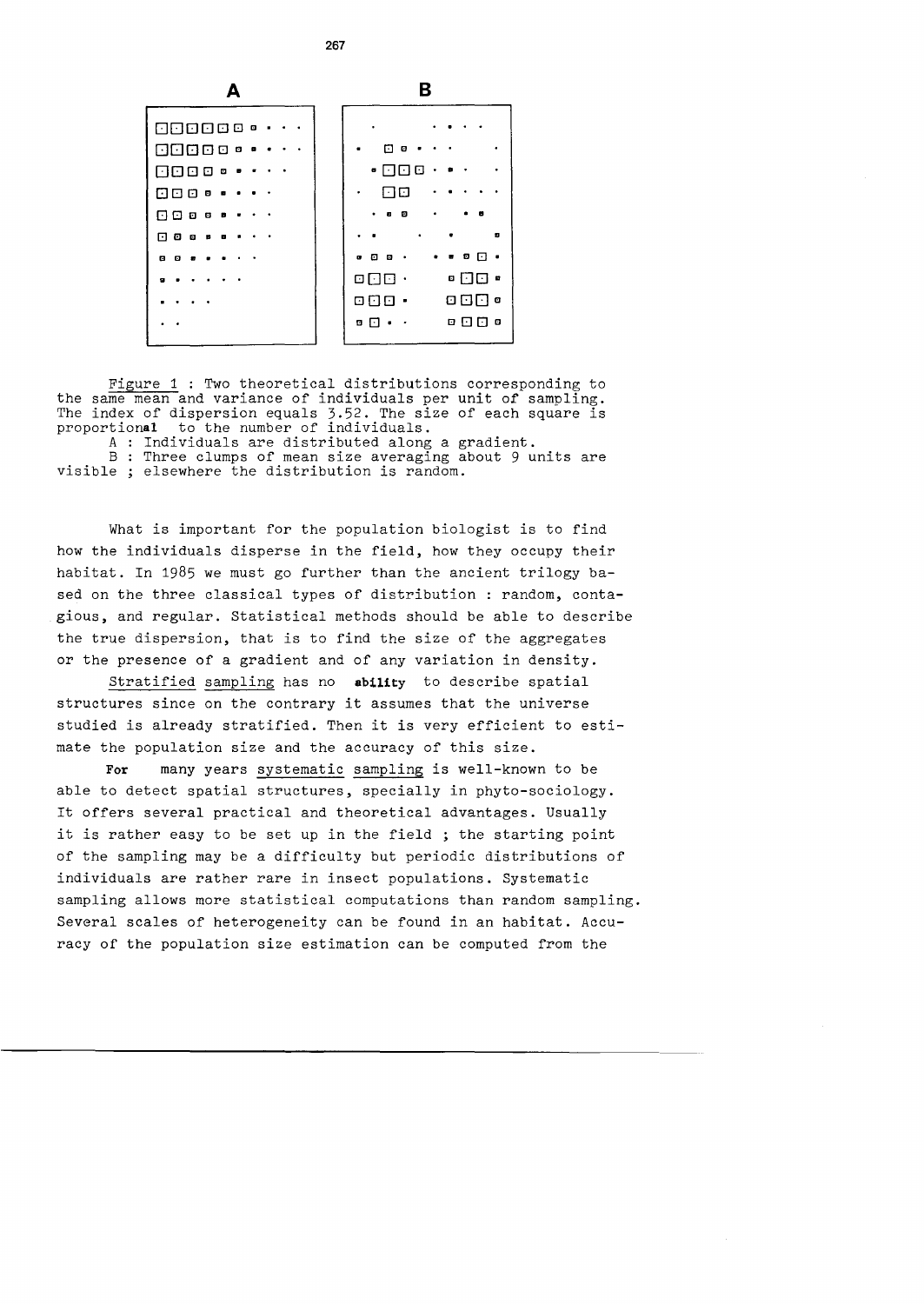theory of regionalized variables (Matheron, 1965). **Finally,** the sampling intensity may be highly reduced when the structures of the population are known.

Till 1970 systematic sampling was difficult to use because of the lack of efficient statistical tests. But in the seventies progresses were made independently by several workers : Chessel, Cliff, Hill, Ludwig, and Ord mainly. We shall present the most powerful tests available, specially those of Chessel who gives a general theoretical framework for this problem.

### 3. STATISTICAL TESTS FOR DATA ORGANIZED IN A GRID

Data collected by systematic sampling are organized along a line when one dimension is sampled, or in a rectangular grid when two dimensions are explored. The case of grids will only be presented since transects are just a peculiar case.

Field distributions of individuals in their habitat are complex and several scales of heterogeneity are often mixed. Intuitively we can reasonably assume that one statistical test cannot detect these different scales ; a set of tests is needed. Chessel (1978) proposed non parametric statistics, the efficiency of which varies according to the hypotheses tested. A test must be preferentially used against only one precise alternative hypothesis ; a test can be very powerful against a hypothesis but weak or bad fitted to another.

The principle of the statistical analyses can be summarized as follows. The elementary units are summed up into blocks ; the size of the blocks varies from one unit to the whole grid. For each block, three measures of heterogeneity are proposed : global heterogeneity where variation is calculated between the blocks ; intra-block local heterogeneity, and heterogeneity at one scale calculated between two contiguous blocks.

For all the tests used, the value of the statistics is plotted against that of k, the size of the block. The shape of the different curves is used to detect the model of distribution ; reference curves have been obtained after analyzing more than a hundred of grids either in vegetation problems or in animal ones (Chessel, op. cit.).

We have selected the more efficient tests available for analyzing data that are counts, which are the most frequent mea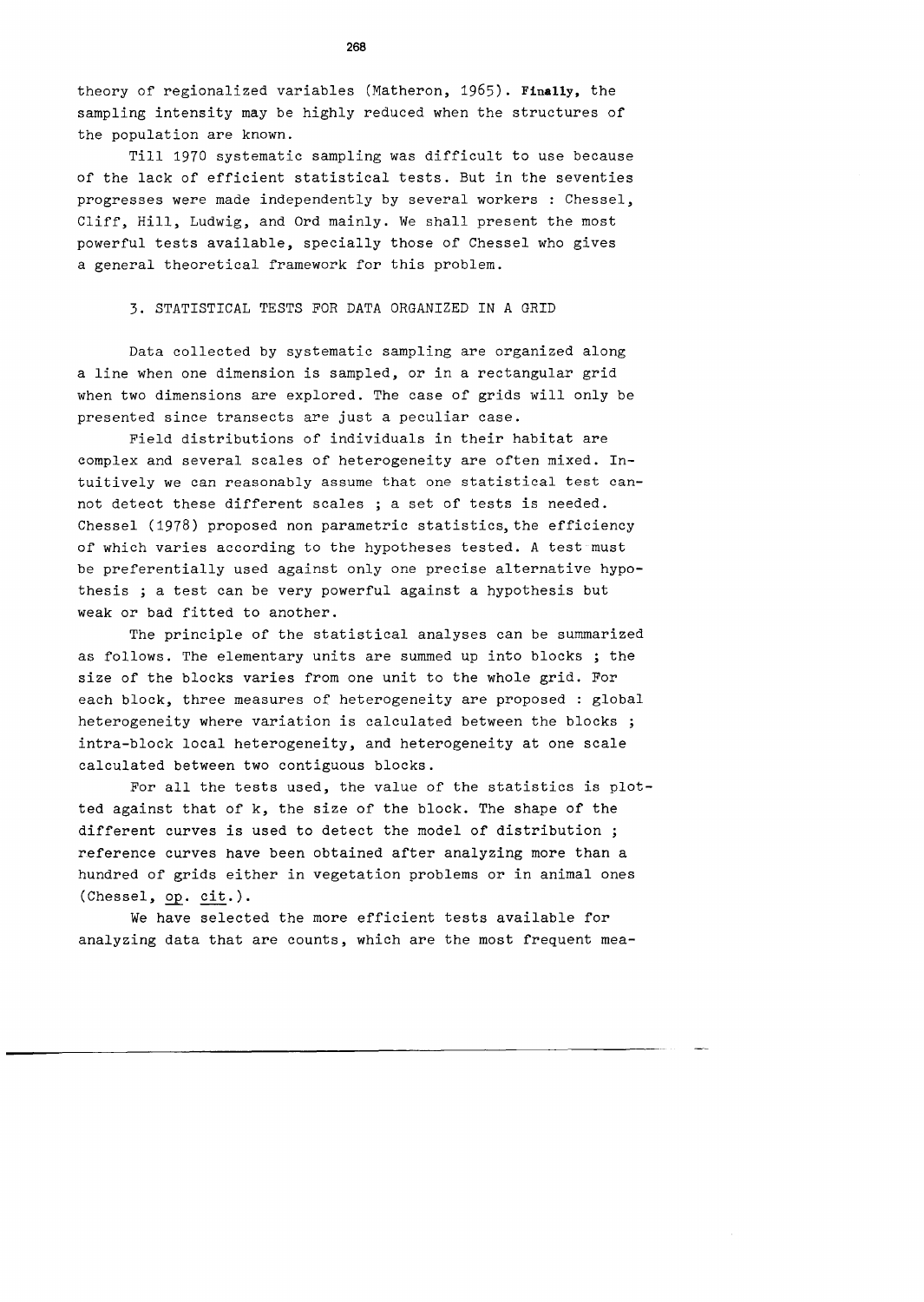sures in fruit fly studies, but other tests exist for binary data.

The systematic sampling of cockchafer larvae in the soil will be treated as example ; one sample of one sixth meter square was collected per hectare in a region of meadows in the North Jura, in France. The goal is to find how larvae disperse in this region ; is there some meadows more infested than others ? Is there a general trend in the infestation rate ?

Basic data are presented in Figure 2.

 $\Box$   $\circ$   $\Box$   $\circ$  $\cdot$  0 0 0 0 0  $\cdot$  0  $\cdot$  0 0  $\cdot$   $\cdot$  0 0  $\cdot$ 0 0 Q B  $\cdot$  0  $\Box$  0  $\Box$ . . 0 B B D a 0 **a** . <sup>0</sup> <sup>8</sup>. De 0 0 0 a . 0 8 0 0 <sup>a</sup>. . 0 0 0 . B 0 0 0 B a B B 0 B B  $\cdot$  0 0  $\overline{0}$  .  $\mathcal{L}_{\mathbf{a}}$  $\bullet$  .  $\bullet$  $\sim$  $\sim$  . 

Figure 2 : Distribution of cockchafer larvae (stage L2) in the soll in Nancray (France, 1976). A sample unit 1/6 m2 large is collected per hectare ; about 160 hectares are sampled. The size of the largest square represents 24 larvae.

# 3.1 Global heterogeneity

### The index of dispersion

The different curves giving the variations of the index according to the size of the block k are rather classical (Figure 3). We observe an increase when blocks are made of two columns but with blocks of five or ten columns variations are cahotic. In all the cases the values of the index are highly significant which means that at least one scale of heterogeneity exists in the data.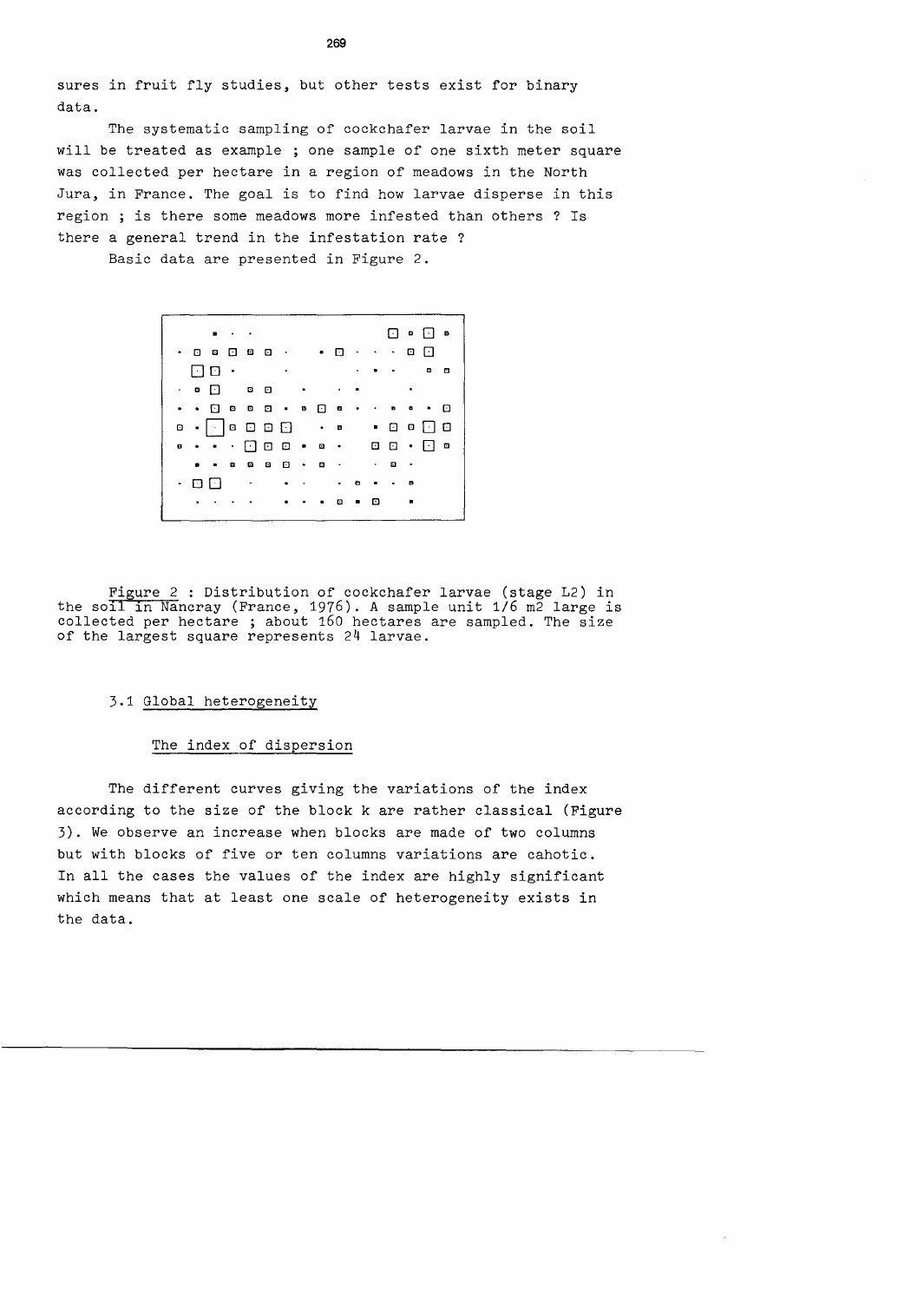

Figure 3 : Variations of the index of dispersion (variance/ mean) against the size of the blocks.<br>The initial grid has 16 lines and 10 columns (see Fig. 2). The abscissa scale is logarithmic.

# The index of dispersion for binary data

To eliminate the effect of true aggregation, due for instance with insects to the laying of a mass of eggs, we propose to converse the raw data into binary ones. When a count is greater or equal than the median value, it is converted into 1, and into 0 if lower. The distribution of the ones in the grid allows us to calculate the index of dispersion (see Appendix).



**k(alze of the blocka)** 

Figure 4 : Variations of the index of dispersion when data are conversed into binary ones. For a complete legend, see Fig. 3.

The index has a maximum and significant value for blocks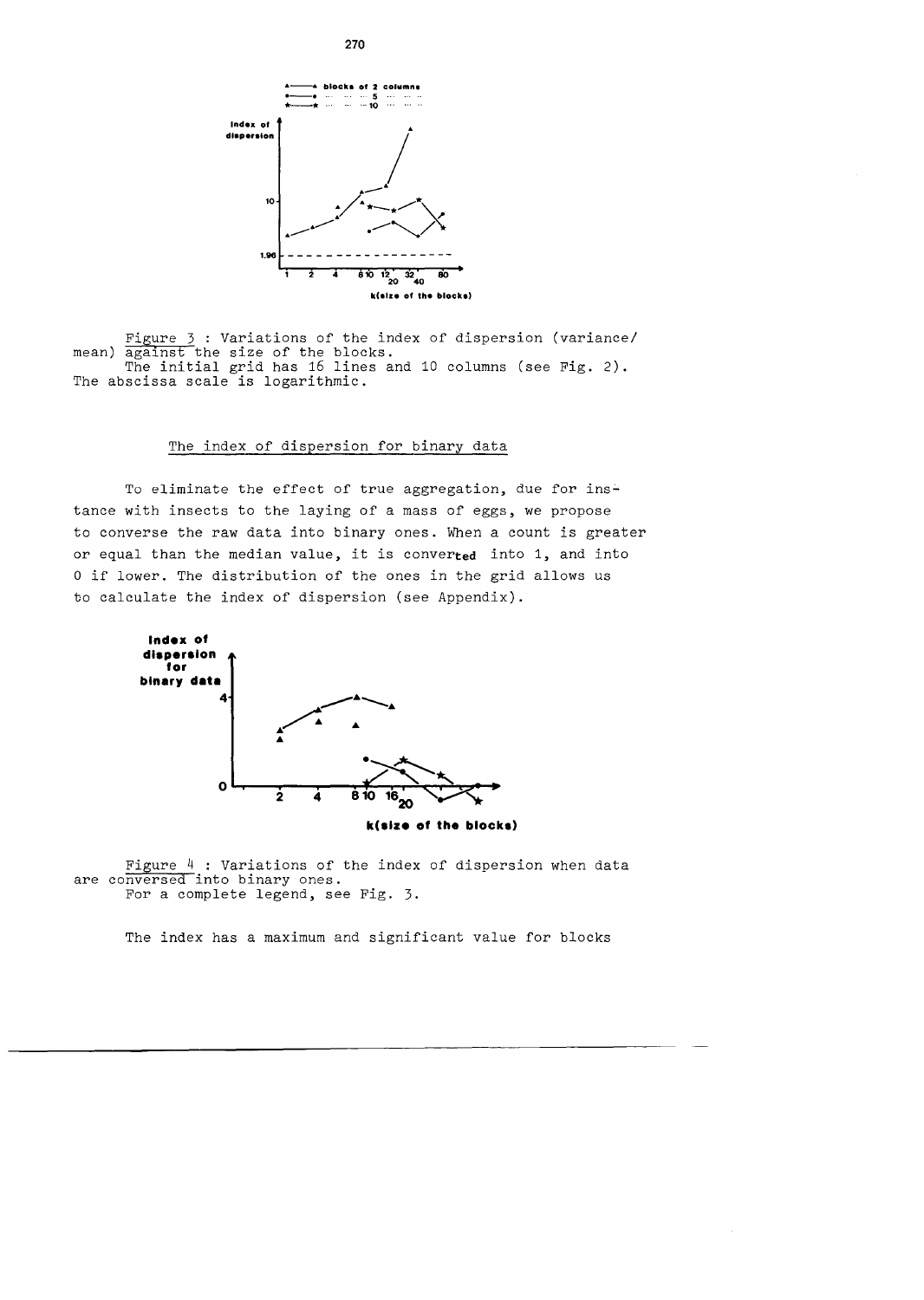made of  $4$  lines and 2 columns (Figure  $4$ ). But, for blocks of 5 and 10 columns, the dispersion of the local aggregates (corresponding to the ones) is random.

### The spatial auto-correlation matrix

The degree of correlation between values recorded at two neighbouring points can be tested by a statistic due to Geary in 1954 and later to Cliff and Ord in 1973. Chessel (1981) applies this general test to two contiguous blocks in a grid : if individuals disperse randomly over the grid, the values measured at two any points are not correlated. The principle of the statistics is to test the variability between two contiguous blocks against the total variability of the measures.

The test applies to quantitative or qualitative data and also to non-rectangular or incomplete grids ; moreover it can be used between two points separated by a distance greater than one.

The test applied to the cockchafer larvae data shows a maximal variability at two sizes of blocks : 8 and 32 (Table 1).

| Columns |               |     | 2   | n   | 10  |
|---------|---------------|-----|-----|-----|-----|
|         |               |     | 2.4 | 1.0 | 2.7 |
|         | $\mathcal{P}$ | 2.1 | 3.0 | 0.5 | 1.5 |
| Lines   | 4             | 4.3 | 4.4 | 0.9 | 1.4 |
|         | 8             | 3.3 | 3.4 | 0.0 | 0.2 |
|         | 16            | 4.5 | 4.8 | 0.5 |     |

Table 1 : Values of the spatial auto-correlation test according to the size of the blocks. Values higher than 1.96 are significant. The test detects

two scales of heterogeneity : 4 lin. x 2 col. and 16 lin. x 2 col.

No structure can be detected when all the columns or half the columns are summed up ; so the different lines seem to be homogeneous.

The three tests used to study global heterogeneity do not give contradictory conclusions ; of course they are linked by the sole fact that they use the same data. Nevertheless they are more or less expressive and difficult to interpret according to the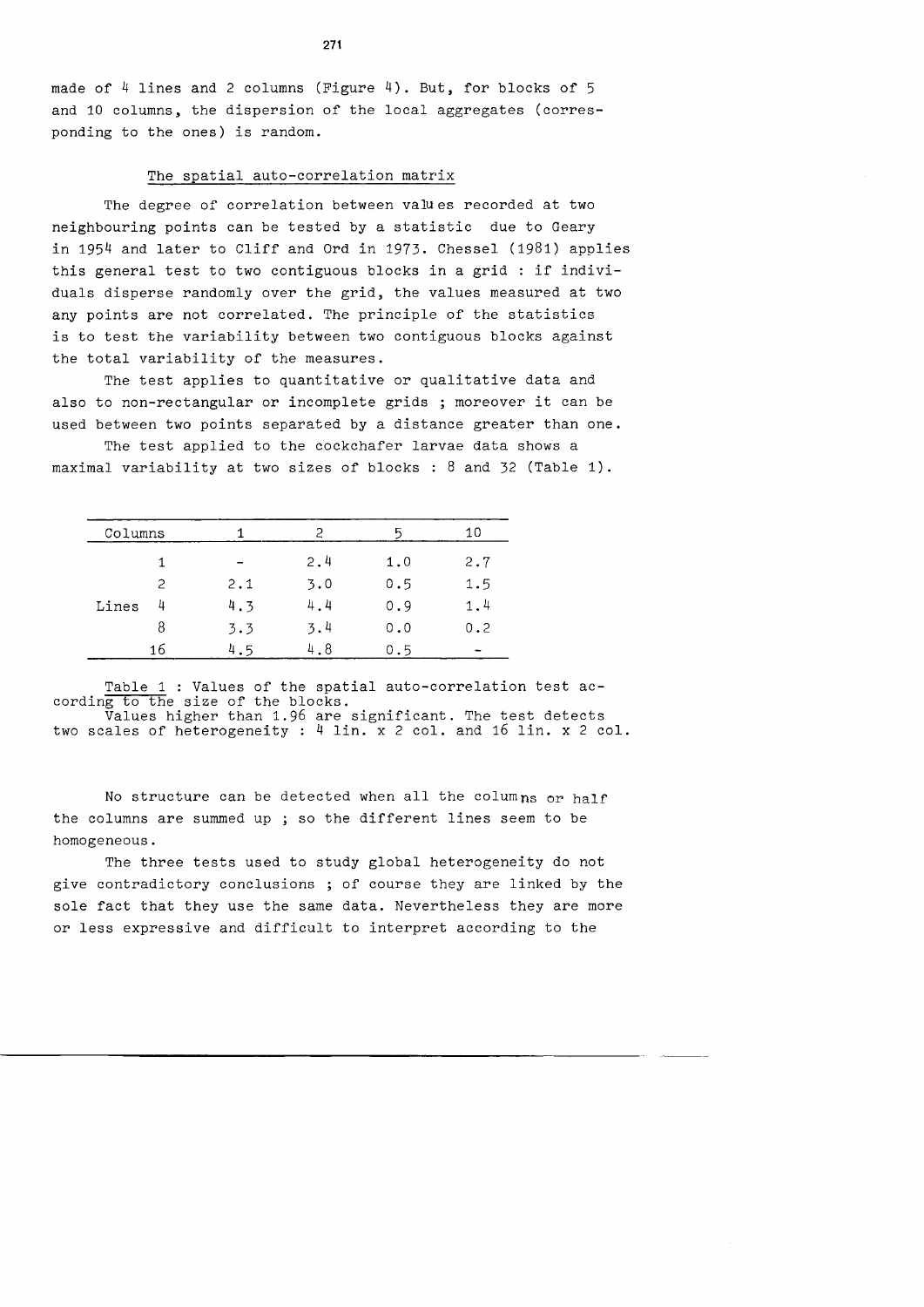examples.

## 3.2 Heterogeneity at fixed scale

Specific tests were developed to compare the number of individuals in two contiguous blocks (Chessel and DeBelair, 1973). Two blocks are defined as contiguous if their union constitutes a block at a higher scale. So blocks can be compared horizontally on the same line of the grid, or vertically on the same column.

The principle of the test lies on the fact that the difference between two blocks is compared to that calculated under the hypothesis of a random distribution of all the individuals present in the two blocks. Under this hypothesis, the statistic follows a gaussian distribution (see Appendix).

Two major points emerge from Figure 5 which shows the **var**iations of the index of true aggregation.



Figure 5 : Variations of the index of true aggregation. Blocks can be compared horizontally (H) or vertically (V). A block formed by 2 lines and 1 column is noted : 2.1 ; only the most interesting combinations of lines and columns are noted.

The counts of two elementary samples are not randomly distributed ; the very high value of the index, between 9 and 10, higher than the threshold which is 1.96, means that many larvae are found in an elementary sample while in the other contiguous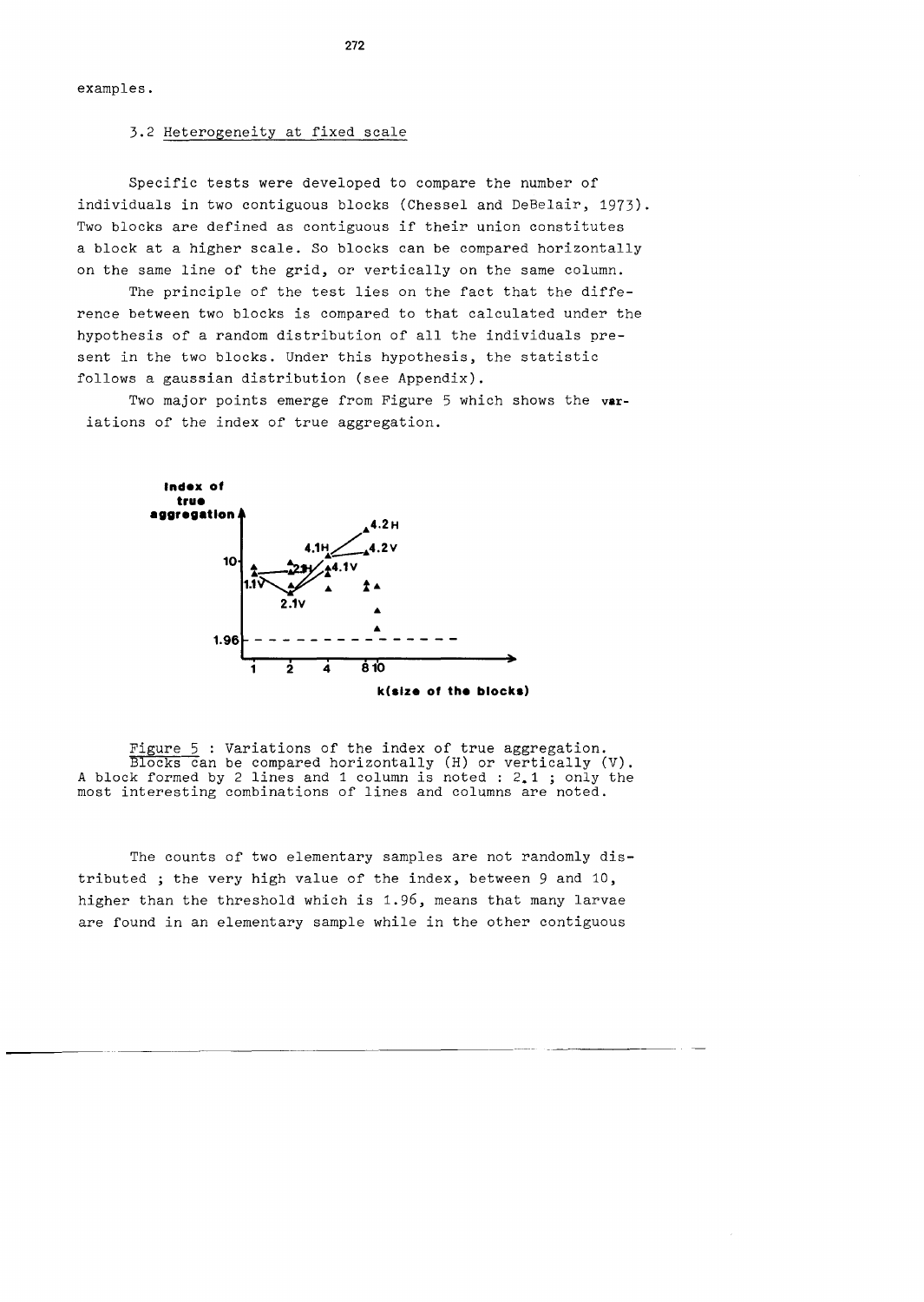sample they are few. This is a true aggregation which is usually observed with insects when many eggs are laid together and when just-born larvae do not migrate very far. In other studies, we observed that the intensity of the true aggregation decreases when cockchafer larvae become older, owing to density-dependent mortality and dispersion ; larvae in the third stage are only slightly contagiously dispersed.

The maximum value of the index corresponds to a block of 4 lines and 2 columns. This scale of heterogeneity has already been found by other statistics and thus is confirmed by the index of true aggregation.

# 3.3 Local heterogeneity

The local heterogeneity measures the within-block variation calculated between the units of a block. Two statistics are commonly used : the index of local dispersion and the index of the number of empty cases (see Appendix). These statistics are wellfitted to detect locally regular dispersion without any interaction with other heterogeneity structures. The index of the number of empty cases is powerful against the presence of empty units which have a great biological interest, specially in pest control.

No application of the tests to the cockchafer larvae will be given since no peculiar scale of variation was found inside the blocks.

# 3.4 Conclusions

Two scales of heterogeneity are found : the elementary sample where true aggregation is observed, and a block of eight elementary units, representing an area of about 8 hectares. It means that some meadows, or groups of meadows, are heavily infested, about 45 millions of second stage larvae per km square. At the opposite, other meadows are slightly infested with a rate near 15 millions per km square. The initial map (Fig. 2) could be drawn again, by representing the number of larvae within each block of 8 hectares.

It is worth noting that the two intermixing scales of heterogeneity imply different biological factors : egg-laying and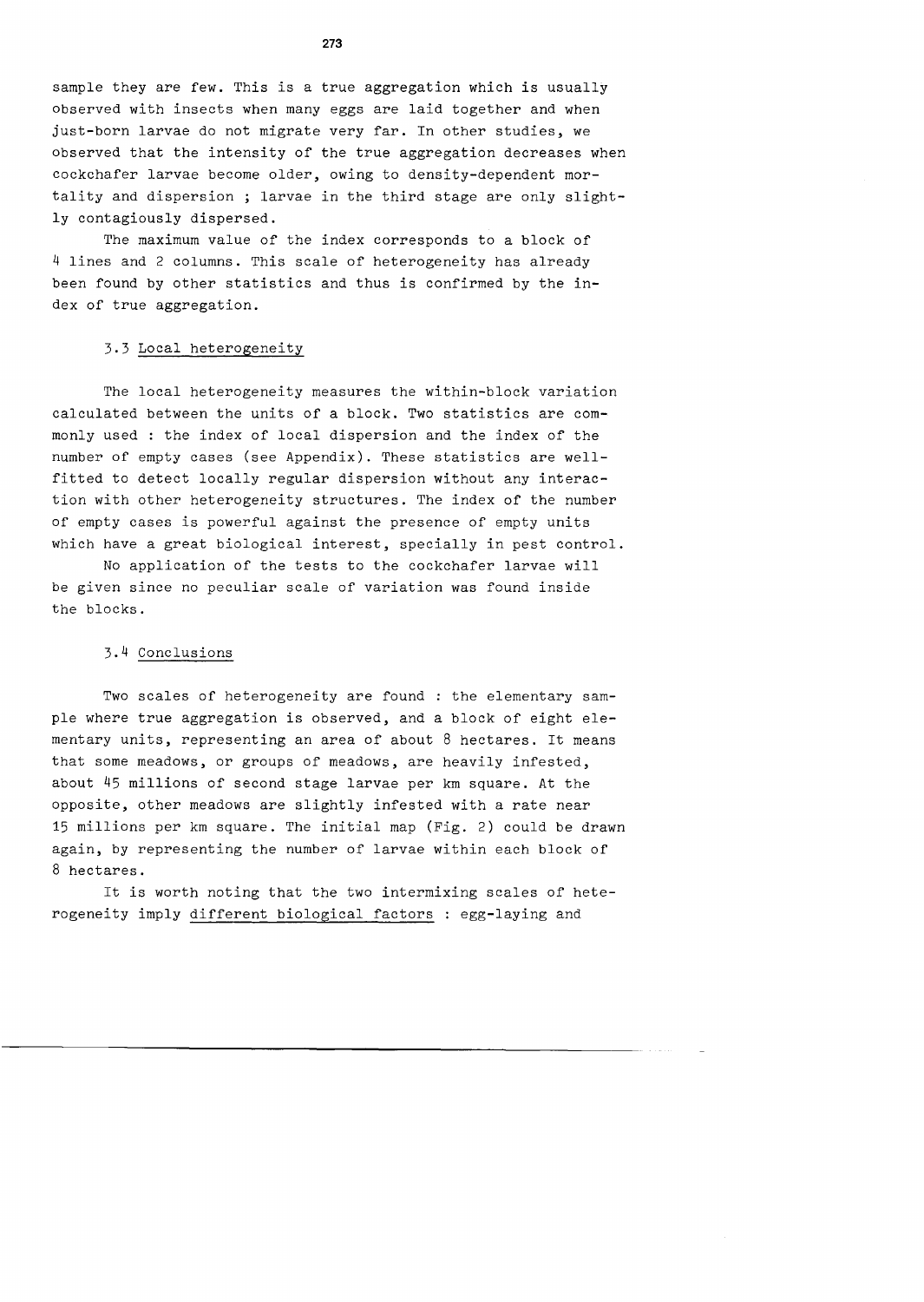density-dependent mortality and dispersion for the first, ecological characteristics of the meadows and memory of the adult females for the second (see for instance Chessel et al., 1984).

4. STATISTICS FOR DATA ORGANIZED IN SPACE AND IN TIME

Usually population biologists do not collect grid-organized data only once ; they must take into account the temporal structures which are always observed with temperate insects. Then two major questions are asked to the statistician :

- describe the spatial structures at each date,

- test the stability of these structures during the period of survey.

The first question can be answered by using the statistics described in the previous section. But for the second, till now we do not know any test able to study intra-grid dispersion over several times. The approach of Taylor and Iwao, who modelled the relation between the variance and the mean, either for different locations of samples or for different dates, is not supported by the same philosophy. These authors do not aim to describing the distribution within the basic samples ; they compare samples on the basis on the relations between variance and mean. In ecological words, their approach refers more to the species, while ours concerns more the population.

Always with this population view, we propose to describe temporal variations in spatial structures by multivariate analyses. We choose an example from the agronomic field to present the statistical method.

The data correspond to captures of cabbage stem flea beetle adults in 33 traps regularly spaced in a 1.24 hectare rapeseed field ; the traps are examined 64 times from the beginning of the infestations in September 1983 to the last emergence of the new generation in June and July 1984.

Data can be presented as a collection of 64 grids, each of the same size, or as a collection of 33 curves, each curve corresponding to a sampling point (Figure 6).

We propose to use the factorial analysis of correspondences (F.A.C.) to treat the data. The latter are reorganized in a table with two dimensions, instead of three as in the raw data (two for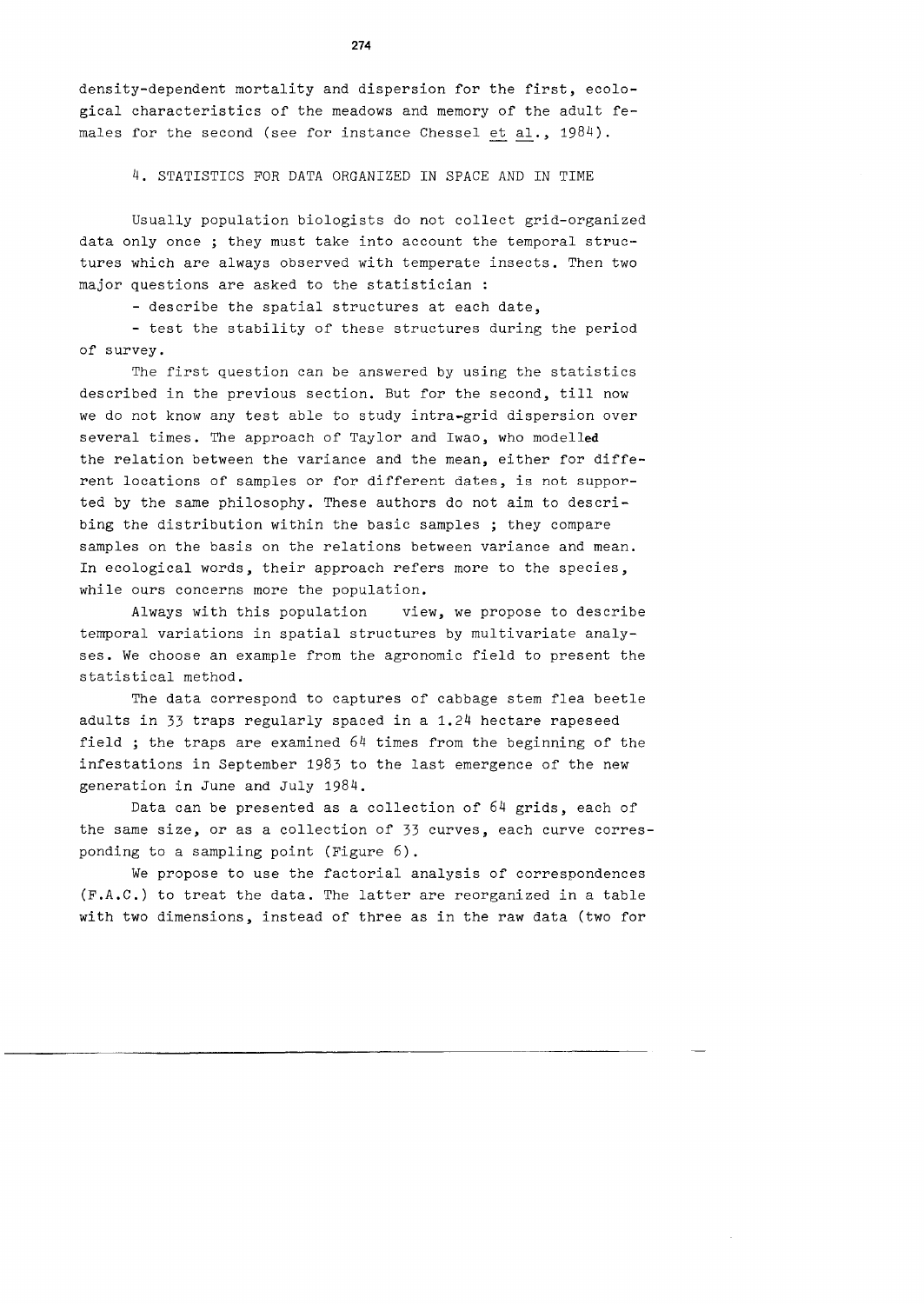

**275** 

Figure  $6:$  Curves giving the numbers of cabbage stem flea beetle adults captured in water-traps regularly spaced in a rape field.

Each curve corresponds to a sampling point ; traps are collected 64 times since the invasion of the field in September 1983 to the emergence of the new generation in June and July 1984. For the ordinate axis, the maximum value corresponds to 125 adults captured in a trap (for the curve at the second line and the fourth column).

space, one for time ). The lines of the table correspond to the sampling points and the columns to the dates (or inversely since in the F.A.C. model chosen here, lines and columns play a symmetrical role).

The goals are twofold : i) compare the temporal curves of catches per location, that is compare the distribution of each line of the table ; ii) compare the spatial distribution of catches per date, which is the distribution of each column.

The factorial analysis of correspondences is well-aimed at responding to these goals. It gives factors of decreasing magnitude according to the eigen values. Coordinates of the lines and of the columns can be computed for each factor. In the inertia model of the F.A.C. which is used here, contributions of lines and columns to the factors and inversely descriptions of a line or a column by a factor, help the interpretation.

Since in F.A.C. the factor-line maximizes the variance of the conditionnal means of the columns and reciprocally, we can represent graphically the factors-lines and the factors-columns in space or in time when data are organized in space or in time, as it is the case in our problem.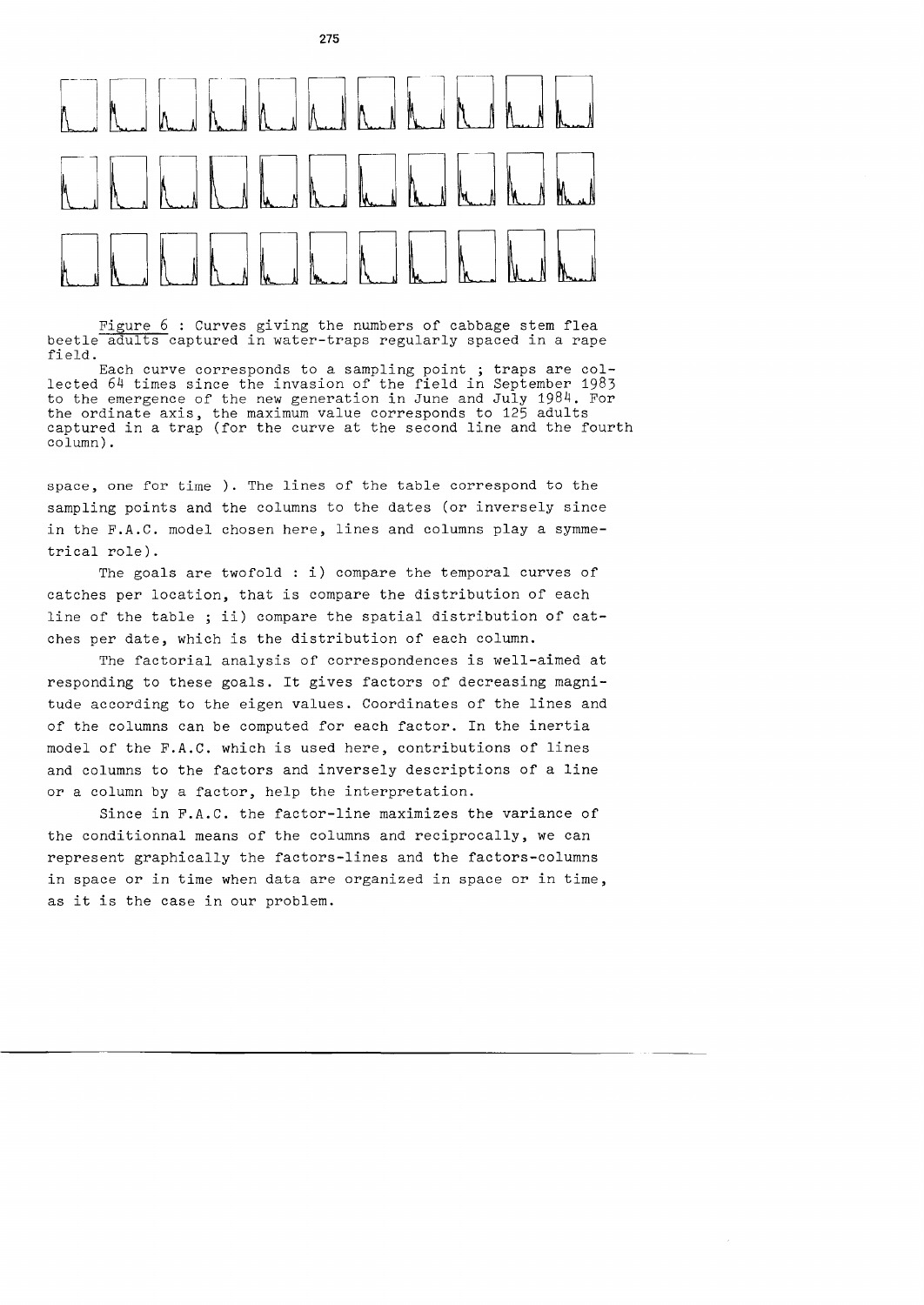These graphical representations have been done for the first four factors ; a synthesis of the spatial partition in three homogeneous zones is given in Figure 7 (part A). These zones, called A, B, and C, are defined by the sign of the factors calculated for each sampling point and by the contribution of these points to the definition of the factors. The catch curves corresponding to the three zones are drawn in Figure 7 (part B).



Figure 7 : Part A : Spatial partition of the rape field. Part B : Curves of captures of adult insects relative to the three zones defined within the field (part A). Zone A (symbol +) : 7 points. Factors 1 and 2 positive, factor 4 negative.  $\begin{array}{cc} \text{''} & \text{B} & \text{''} \\ \text{''} & \text{C} & \text{''} \\ \text{''} & \text{C} & \text{''} \end{array}$  . Factor 1 negative. " c ( " o) : 15 " Factors 1 and 4 positive. Period  $\overline{1}$  : 6 dates from 12/09 to 29/09/83.  $\frac{11}{2}$ : 8  $\frac{11}{2}$  30/09 to 27/10. " II: 8<br>" III: 41<br>" IV: 9  $\mathtt{IV}$  : In the ordinate axis, the maximum value represents 93 adults captured per trap.  $\begin{array}{cc} \text{""} & \text{""} \\ \text{""} & \text{""} \\ \text{""} & \text{""} \\ \text{""} & \text{""} \\ \text{""} & \text{05/06 to } 11/07/84. \end{array}$ 05/06 to 11/07/84.

In a symmetrical way, dates may be partionned in four periods ; of course the spatial partition is linked to the temporal one owing to the reciprocal averaging of the factors-lines and the factors-columns. It is worth noting that the spatial partition and the temporal one have biological and ecological inter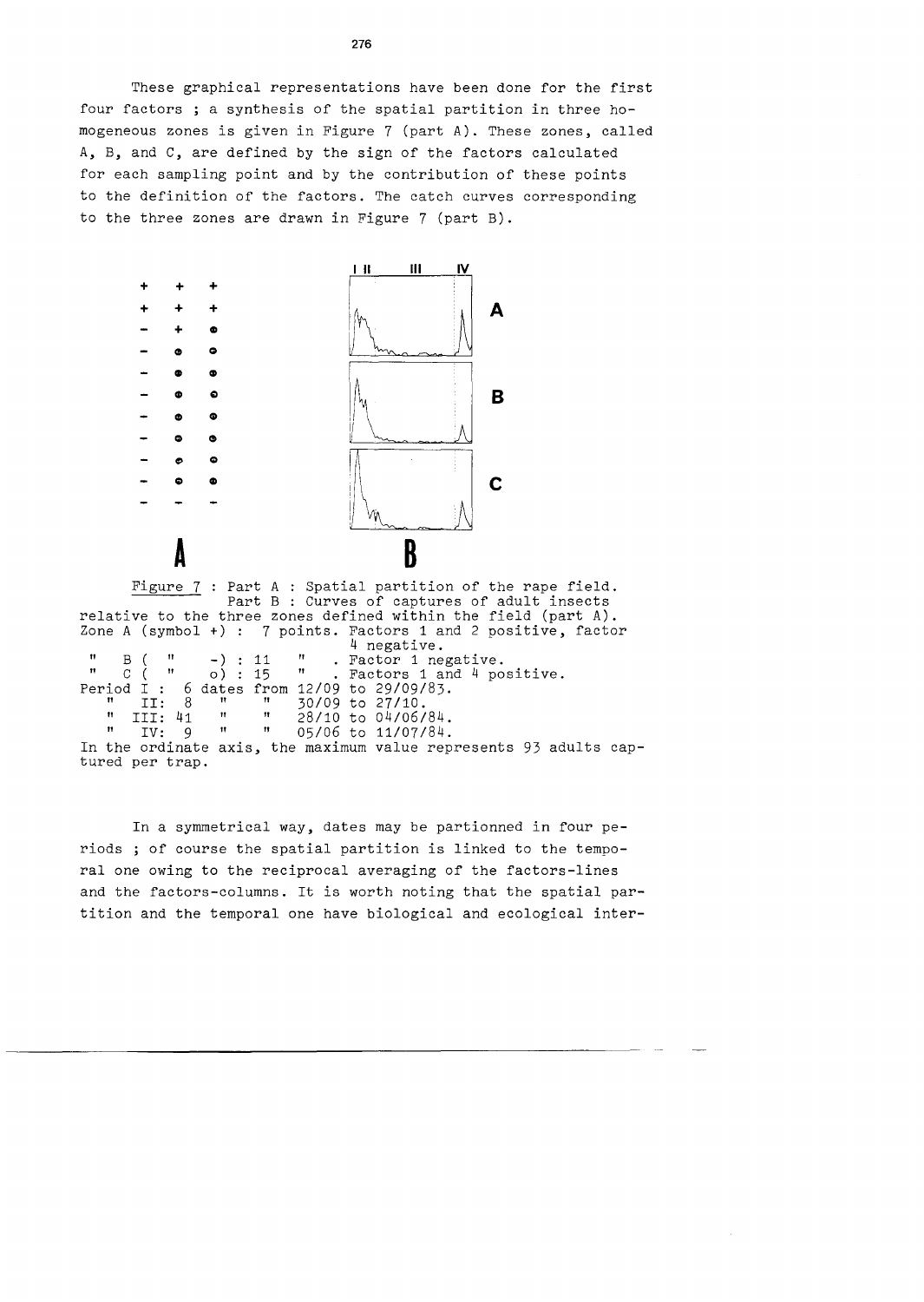pretations, since zones are rormed by contiguous points, located at the North *or* the rield (zone B) or at the East (zone C), and since periods correspond to different phases in the life history of the insect (main invasion, late invasion and autumn survival, winter survival, and emergence).

At last, data can be reorganized by summing up all the captures for a given period and a given zone (Table 2).

| Zone   |     | А   | в   |     |
|--------|-----|-----|-----|-----|
| Period |     | 152 | 218 | 265 |
|        | IJ  | 249 | 232 | 194 |
|        | III | 101 | 67  | 97  |
|        | ΙV  | 167 | 61  | 112 |

Table 2 : Mean number of adult insects captured per trap for a given period and zone. Periods and zones are defined in Figure 7. The numbers correspond to the total captures during a period but periods have variable lengths.

We have shown that spatial and temporal structures may exist within a rape rield : in the example, the emergence rate may be three times greater in a zone than in another. The factorial analysis *or* correspondences describes such structures.

## 5. CONCLUSIONS

Spatial and temporal structures exist in insect populations even at a fine scale. The existence *or* local heterogeneities is now well-documented ; for example one fruit tree may be heavily attacked by insects and not its neighbour (Debouzie et al., 1985) ; rape fields may be inrested by insects at very variable rates (Thioulouse et al., 1984). These fine structures, which often vary during the lire history of the insect, can only be found because we abandon random sampling and adopt systematic survey ; it is also because a set *or* statistical methods specially ritted to this sampling design is now available. The population concept, the sampling design, and the statistics used remain three closely tied subjects.

Multivariate analyses offer much more possibilities to the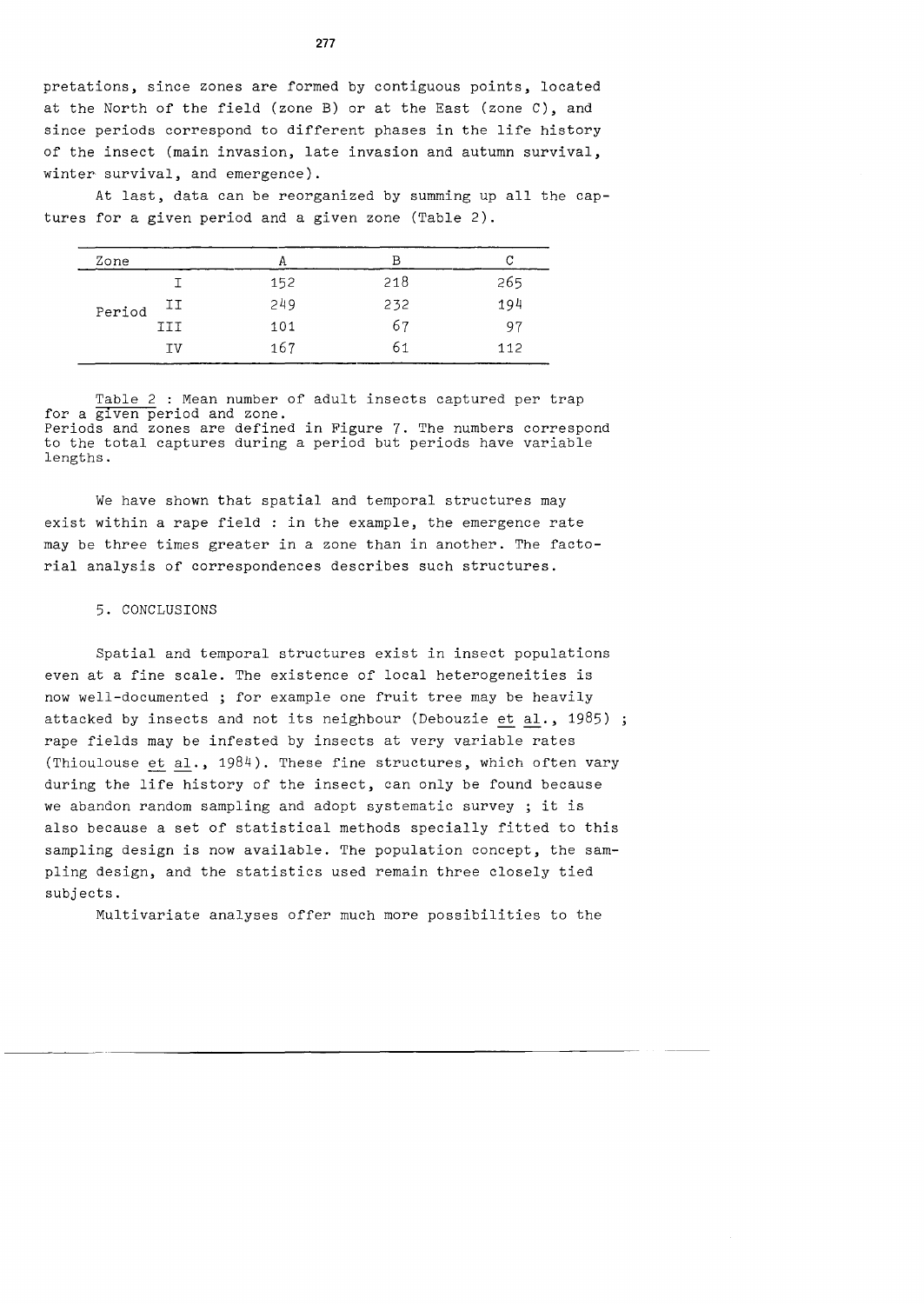population biologist. For example, using another model of the F.A.C., the factorial analysis of multiple correspondences, the interactions between an insect crop insect and its vegetal host can be studied. The canonic model of the F.A.C. contributes to defining the width of the niches.

One last interesting advantage of the systematic sampling is that the precision of the population size estimate can be obtained. Of course the question of the estimation of the population size remains a difficult one but we must go further in some favourable examples ; in some applied works a confidence inter~ val for this estimation is necessary. The theory of the regionalized variables applied to regular spaced data gives such an interval as a function of the intensity and the nature of the spatial structures found within the grid (see an example for the unidimensionnal case in Thioulouse et al., 1985).

6. LITERATURE CITED

AUDA Y., 1983. Rôle des méthodes graphiques en analyse des données : application au dépouillement des enquêtes écologiques. These Doct. 3° cycle, Lyon. CAREY J.R., 1982. Demography and population dynamics of the Mediterranean fruit fly. Ecol. Model., 16: 125-150. CHESSEL D., 1978. Description non param§trique de la dispersion spatiale des individus d'une espece. In : Biom§trie et Ecologie. LEGAY J.M. and TOMASSONE R. (Eds.). Soc. Fr. Biom., Jouy (France), pp. 45-135. 1981. The spatial autocorrelation matrix. Vegetatio, CHESSEL D., 1<br>46 : 177-180. CHESSEL D. and DeBELAIR G., 1973. Mesure de la contagion vraie en échantillonnage par carrés dans l'analyse des populations végetales. C. R. Acad. Sc., ser. D, Paris, 277 : 1483-1486. CHESSEL D., DEBOUZIE D., ROBERT P. and BLAISINGER P., 1984. L'echantillonnage des larves du hanneton commun Melolontha melolontha L. Acta Oecol., Oecol. Appl.,  $5:173-189$ . CLIFF A.D. and ORD J.K., 1973. Spatial autocorrelation. Pion, London. DEBOUZIE D., LEBRETON J.D., ALLAINE D. and PALLEN C., 1985. Contribution a la notion de groupes et de populations. Exemples de populations d'oiseaux et d'insectes. Rapport A.T.P. C.N.R.S., Biol. des Popul., 73 p. EHRLICH P.R., WHITE R.R., SINGER M.C., Mc KECHNIE S.W. and GILBERT L.E., 1975. Checkerspot butterflies : a historical perspective. Science, 188 : 221-228. FELLER W., 1943. On a general class of contagious distributions. Ann. Math. Stat., 14: 389-400. FLETCHER B.S., 1974. The ecology of a natural population of the existency fight. The ecosic of a hacial population of the Queensland fruit fly, Dacus tryoni. VI. Seasonal changes in fruit fly numbers in the areas surrounding the orchard. Austral. J.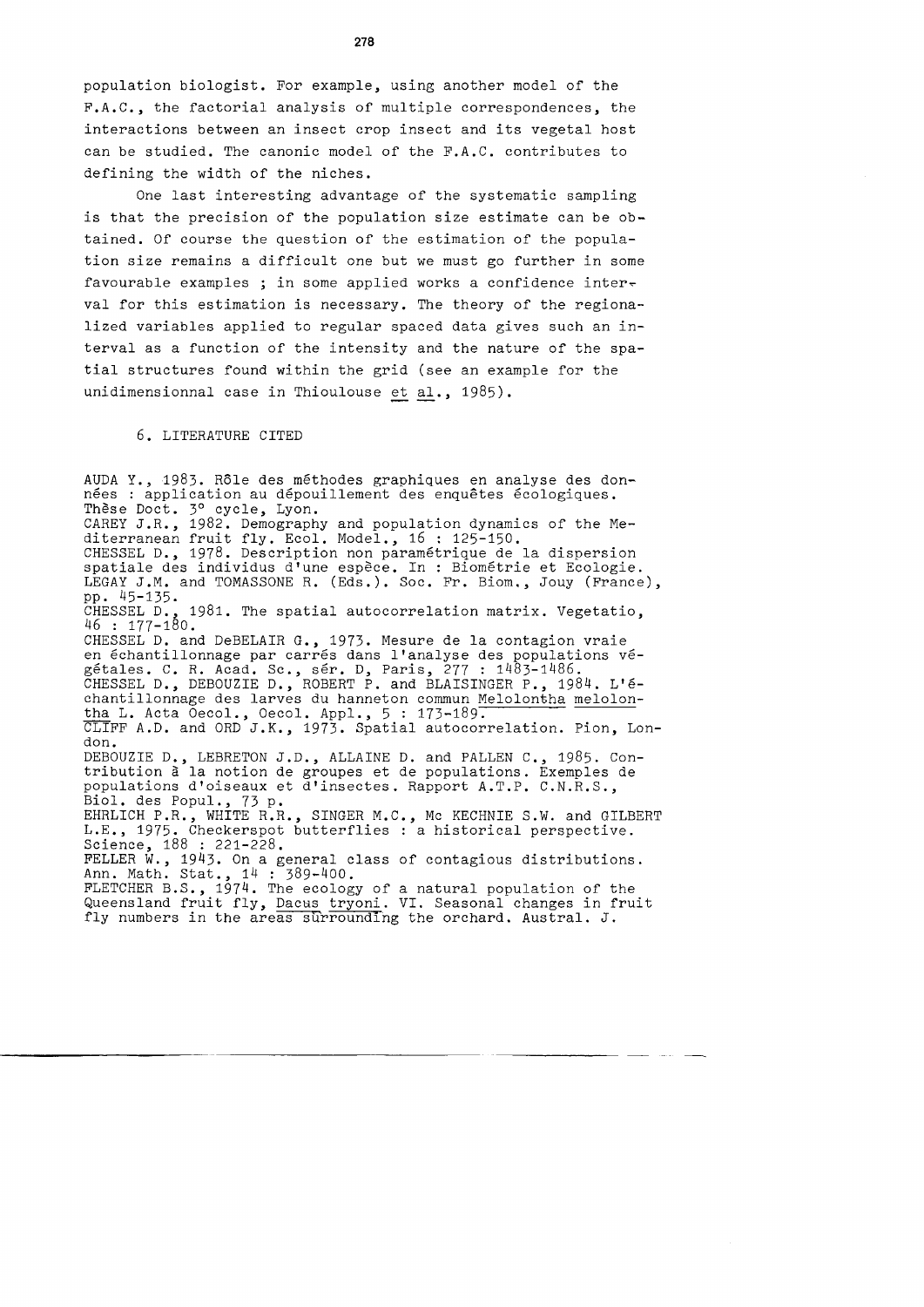Zool., 22 : 353-363. GEARY R.C., 1954. The contiguity ratio and statistical mapping.  $\frac{1}{2}$  Incorp. Statist.,  $5 : 115-145$ . KUHNE W., 1977. Untersuchungen zur Befallsverteilung der Russelkäfer Ceutorrhynchus napi Gyll., Ceutorrhynchus quadridens Panz. und Ceutorrynchus assimilis Payk. Innerhalb grossflachiger Winterrapsbestände. Arch. Phytopatho. Pflanzenschutz, 13 : 109-115. LEGAY J.M. and DEBOUZIE D., 1985. Introduction à une biologie des populations. Masson, Paris. MATHERON G., 1965. Les variables regionalisees et leur estimation : une application de la theorie des fonctions aleatoires aux sciences de la nature. Masson, Paris. NEUENSCHWANDER P. and MICHELAKIS S., 1979. Me Phail trap captures of Dacus oleae (Gmel.) (Diptera, Tephritidae) in comparison to the fly density and population composition as assessed by sondage technique in Crete, Greece. Bull. Soc. entomol. Suisse, 52 : 343- 357. TAYLOR L.R., 1984. Assessing and interpreting the spatial distributions of insect populations. Ann. Rev. Entomol., 29 : 321-357. THIOULOUSE *J.,* 1985. Structures spatio-temporelles en biologie des populations d'insectes. Application a l'etude de l'altise du colza (Psylliodes chrysocephala L.) : resultats methodologiques et biologiques. Thèse Doct. 3° cycle, Lyon. THIOULOUSE *J.,* DEBOUZIE D. and BALLANGER Y., 1984. Structures spatiales et temporelles des populations d'un ravageur du colza (Psylliodes chrysocephala L., (Col., Chrysomelidae)) dans plusieurs parcelles de culture. Acta Oecol., Oecol. Appl., 5 : 335-353. THIOULOUSE *J.,* HOUILLER F. and ONILLON *J.C.,* 1985. Variables regionalisées et dénombrement d'insectes : cas unidimensionnel. C. R. Acad. Sc., ser. III, Paris, 301 : 423-428.

### APPENDIX

1. The index of dispersion for binary data We note  $N =$  the number of elementary units, k = the size of a block, B  $\begin{array}{ccc} B & = \\ M & = \end{array}$ = the number of blocks  $($  = N/k  $)$ , the number of values greater (or equal) than the median, that is the number of ones (see text).  $Y_i$  represent the number of ones in the block i. We calculate :  $T = \sum_{i=1}^{N} Y_i^2$  $\epsilon$  = ( T - E(T)) /  $\sqrt{var(T)}$ 

with

 $E(T) = M (1 + (k-1)(M-1)/(N-1))$ 

var(T) = 2M(M-1)(k-1)(N-k)(N-M)(N-M-1)/(N-1) <sup>2</sup> /(N-2)/(N-3)

Under the null hypothesis, E follows a gaussian distribution, slightly skewed at right, since the null hypothesis is rejected at the  $5 \frac{3}{2}$  level when  $\epsilon > 3$ .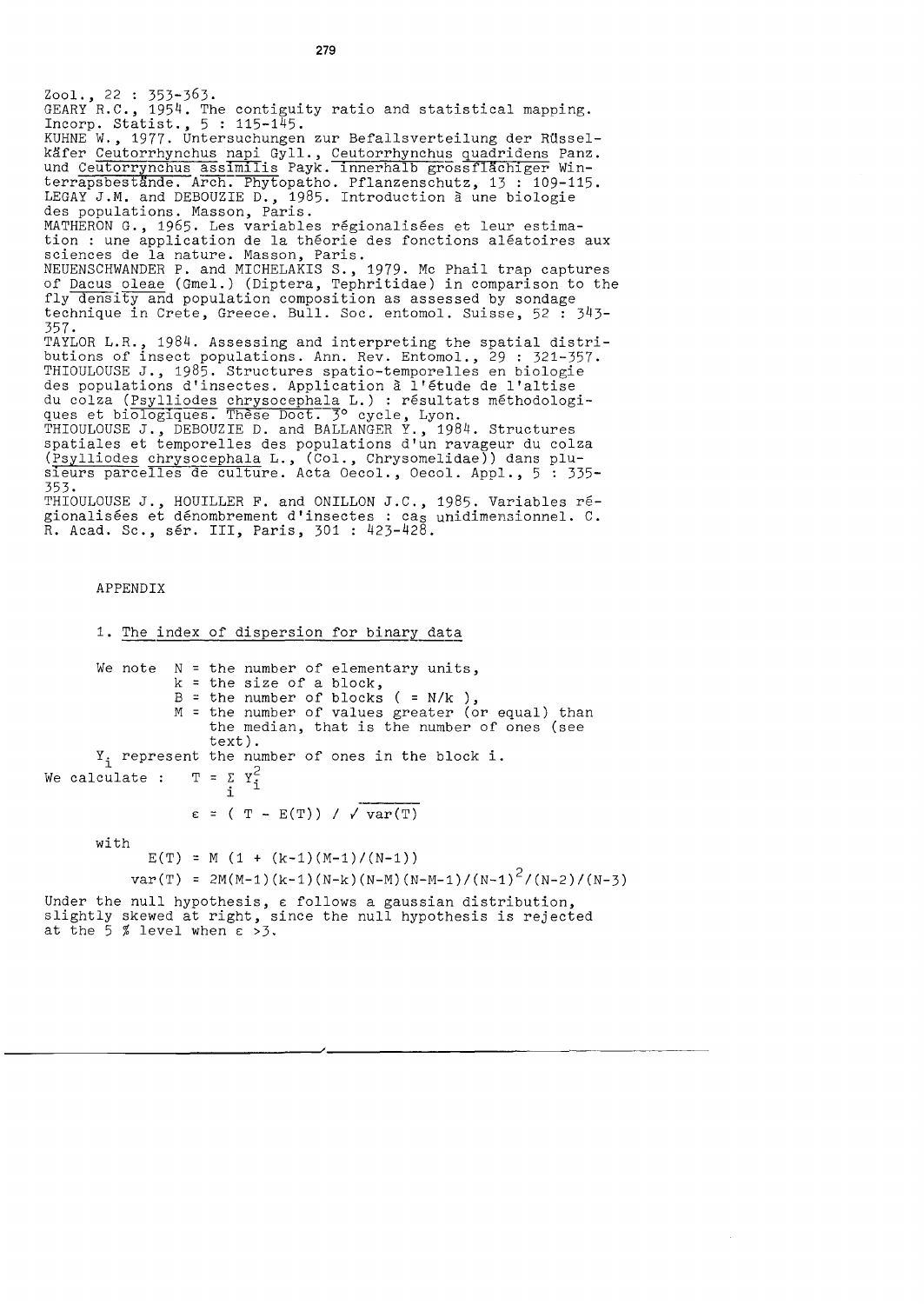2. The spatial auto-correlation matrix Let  $X$  = the number of individuals per unit,  $\bar{x}$  = the mean value of  $X$ ,  $\sigma^2$  = the estimated variance of X. V is a symmetrical matrix defined by :  $V_{\text{i},j} = V_{\text{j},i} = 1$  if i and j are two neighbouring points,  $V_{ij}^{\perp j} = V_{ji}^{\perp 1} = 0$  otherwise. Note :  $L_i = \sum_j V_{i,j}$  ;  $A = \sum_i L_i$  ;  $C = \sum_i L_i (L_i - 1)$ . The total variability of the measures is :  $H_m = 2\sigma^2$ , and the variability between two neighbouring points is  $H_V = (\sum_{i,j} V_{ij}(x_i - x_j)^2) / A.$ We calculate and with and  $Z = H_V / H_T$ <br> $\epsilon = (E(Z) - Z) / \sqrt{var(Z)}$  $E(Z) = 1$ var(Z) =  $(U_1+U_2+U_3)/ (A^2N(N-2) (N-3))$ =  $((N^2-3)-(N-1)^2U_{\mu})$ . A<sup>2</sup> 2A(N-1)(N<sup>2</sup>-3N+3-(N-1)U<sub>4</sub>) =  $(N-1) (D+A) ((N^2-N+2) .U_{\mu} -(N^2+3N-6))$  $N.\sum_{i} (x_i-\overline{x})^4 / (\sum_{i} (x_i-\overline{x})^2)^2$ Under the null hypothesis, a follows a gaussian distribution. 3. The index of true aggregation We note :  $D = |L - R|$  $P = L + R$ where L and R are the numbers of individuals in two contiguous blocks (left and right). We calculate :  $\varepsilon = \sum (D - E(D)) / \sqrt{var(D)} / \sqrt{n}$ couples with :  $n = number of couples of blocks where  $P > 1$$  $E(D; P=2) = 1$ Let P be an even number, so :  $E(D;P) = E(D;P-1)$  $E(D;P+1) = E(D;P) + (P!) / ((P/2)!)^2 2^P$ For all values of P : rues of P :<br>var(D;P) = P - (E(D;P))<sup>2</sup> Under the null hypothesis, E follows a gaussian distribution as soon as  $n \geq 10$ .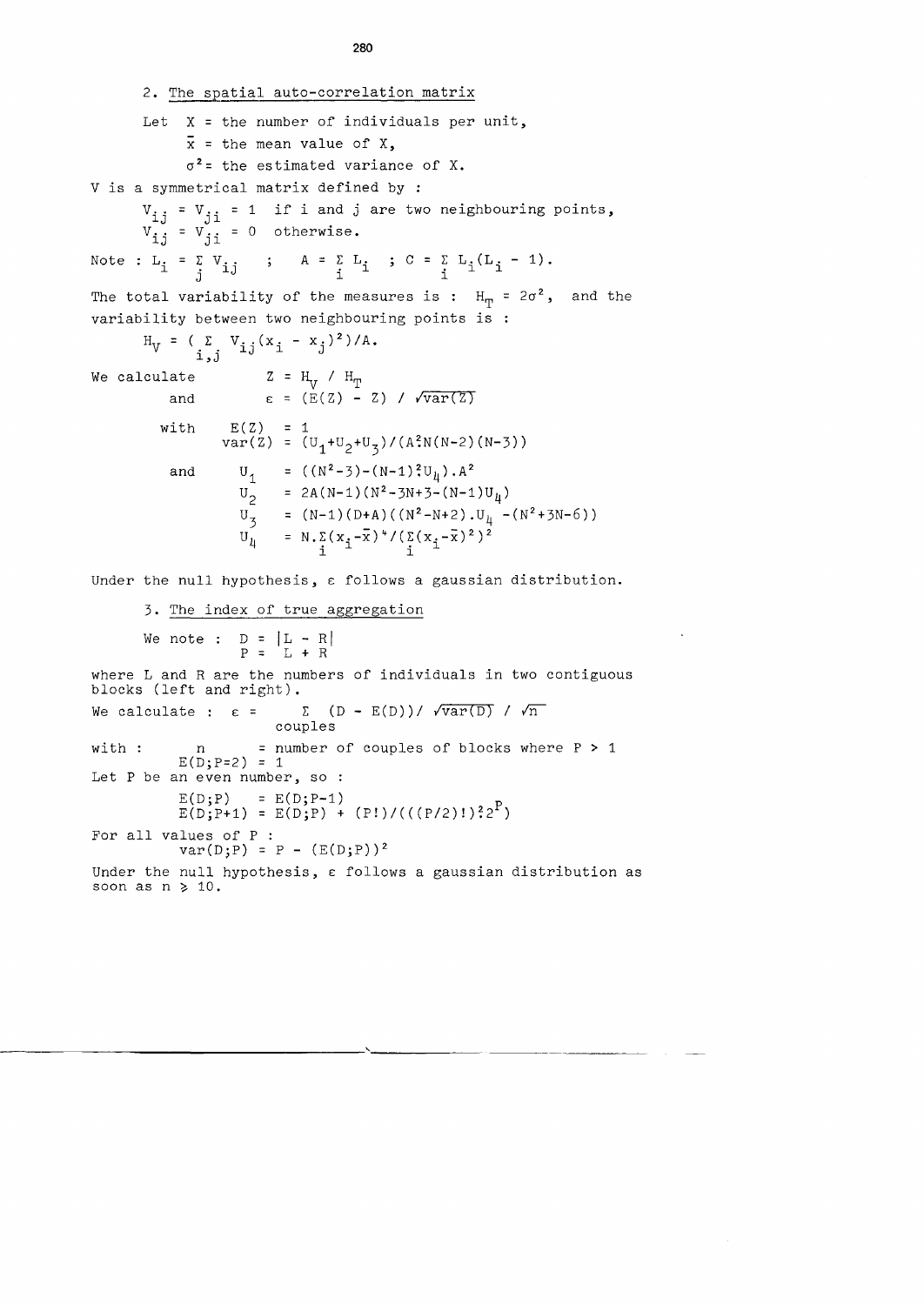# 4. The index of local dispersion

In the block i made of number of individuals in the k elementary units, we note s<sub>ij</sub> the<br>unit j. We calculate :  $\frac{1}{2}$ 

and 
$$
LD_{i} = \sum_{j=1}^{E} s_{ij}^{s} ; S_{i} = \sum_{j=1}^{E} s_{ij}
$$
  
and 
$$
\epsilon = (1/\sqrt{B})(\sum_{i=1}^{B} (LD_{i} - E(LD_{i})) / \sqrt{var(LD_{i})}
$$
  
with 
$$
E(LD_{i}) = S_{i}(S_{i} + k - 1)/k
$$

var(L)<sub>i</sub> = 
$$
2(S_i - 1)S_i(k - 1)/k^2
$$
.

Under the null hypothesis,  $\varepsilon$  follows a gaussian distribution as soon as  $B \geq 10$ .

# 5. The index of the number of empty units

We note  $z_0$  the number of empty units in the block i; S<sub>i</sub> is defined as in §4.

We calculate :  $\epsilon = (1/\sqrt{B}) \left( \begin{array}{cc} B & (Z0 & -E(Z0_i)) / \sqrt{var(Z0_i)} \\ i=1 & \end{array} \right)$ 

with  $E(Z0_i) = k((1 - 1/k)^{S_i})$ 

var(ZOi) k(k-1)((1-2/k)Si) + E(ZOi) - (E(ZOi)) <sup>2</sup>

Under the null hypothesis,  $\varepsilon$  follows a gaussian distribution as soon as  $B \geq 10$ .

## ABSTRACT

Spatial structures are one of the most characteristic properties defining insect populations ; they are not fixed but vary during the life history of the insect.

Fitted sampling designs and adequate statistical tests are needed to find spatial and temporal structures. We propose to use systematic sampling and to abandon random designs.

Non parametric statistics (Chessel, 1978) allow us to find how the individuals disperse within the habitat studied. The tests are not based on the mean and the variance of the number of individuals per elementary unit, but on the spatial arrangement of the individuals. Several tests, instead of one index as in the classical studies, are needed to find several scales of heterogeneity. For all the tests, the elementary units are summed up